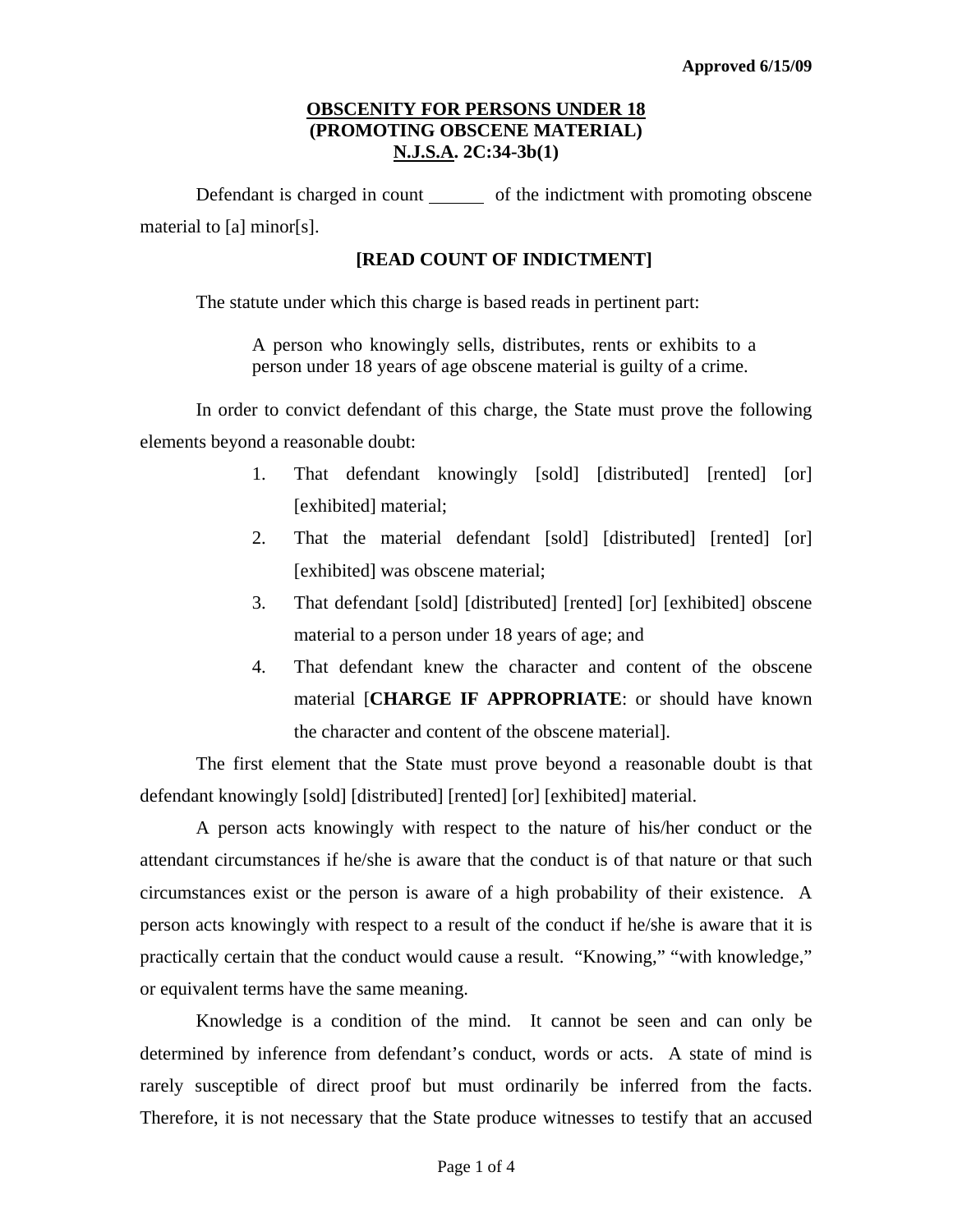#### **OBSCENITY FOR PERSONS UNDER 18 (PROMOTING OBSCENE MATERIAL) (N.J.S.A. 2C:34-3b(1))**

said that he/she had a certain state of mind when he/she did a particular thing. It is within your power to find that such proof has been furnished beyond a reasonable doubt by inference which may arise from the nature of his/her acts and conduct and from all he/she said and did at the particular time and place and from all the surrounding circumstances established by the evidence.<sup>[1](#page-0-0)</sup>

[Sold] [distributed] [and] [rented] [has its] [have their] common ordinary meaning. [Exhibited means the sale of admission to view obscene material.]<sup>[2](#page-1-0)</sup>

The second element that the State must prove beyond a reasonable doubt is that the material defendant [sold] [distributed] [rented] [or] [exhibited] was obscene material.

Obscene material means any description, narrative account, display, depiction of a specified anatomical area or specified sexual activity contained in, or consisting of, a picture or other representation, publication, sound recording, live performance or film, which by means of posing, composition, format or animated sensual details, emits sensuality with sufficient impact to concentrate prurient interest on the area or activity.<sup>[3](#page-1-1)</sup>

The third element that the State must prove beyond a reasonable doubt is that the person to whom defendant [sold] [distributed] [rented] [or] [exhibited] the obscene material was under 18 years of age.

The fourth element that the State must prove beyond a reasonable doubt is that defendant had knowledge of the character and content of the material [or failed to exercise reasonable inspection which would have disclosed its character or content.<sup> $\frac{4}{1}$  $\frac{4}{1}$  $\frac{4}{1}$ </sup>

The requisite knowledge with regard to the character and content of the material

 $\mathbf{1}$ <sup>1</sup> N.J.S.A. 2C:34-3a(5) defines knowingly as: "(a) Having knowledge of the character and content of the material or film described herein; or (b) Having failed to exercise reasonable inspection which would disclose its character and content." The definition under subsection (b) is tantamount to a negligent mens rea and it creates the possibility that persons charged with violating N.J.S.A. 2C:34-3b(1) and/or N.J.S.A. 34-3c(1) can be convicted of a third-degree crime based solely on the (b) definition. Therefore, the Committee has imported the culpable mental state of knowingly, as defined in N.J.S.A. 2C:2-2b(2), for offenses charged under <u>N.J.S.A</u>. 2C:34-3b(1).<br>
<sup>2</sup> <u>N.J.S.A</u>. 2C:34-3a(6).<br>
<sup>3</sup> N.J.S.A. 2C:34-3a(1).<br>
<sup>4</sup> N.J.S.A. 2C:34-3a(5). The Committee wishes to point out, the statute, as codified, has a self-

<span id="page-1-1"></span><span id="page-1-0"></span>

<span id="page-1-2"></span>contained definition of "knowingly," which states a person may be considered to have acted "knowingly" for this statute if the defendant had knowledge of the character and content of the material or film alleged to be obscene, N.J.S.A. 2C:34-3(a)(5)(a), or if the defendant failed to "exercise reasonable inspection which would disclose its material." N.J.S.A. 2C:34-3(a)(5)(b). This definition of "knowingly" is broader than the definition of "knowingly" found at  $N.J.S.A.$   $2C:2-2(b)(2)$ .

<span id="page-1-3"></span>If subsection (b) is relied upon, the court should make sure that appropriate cautionary instructions are given to the jury as to the particular meaning of "knowingly" that the jury should use in the context of the case.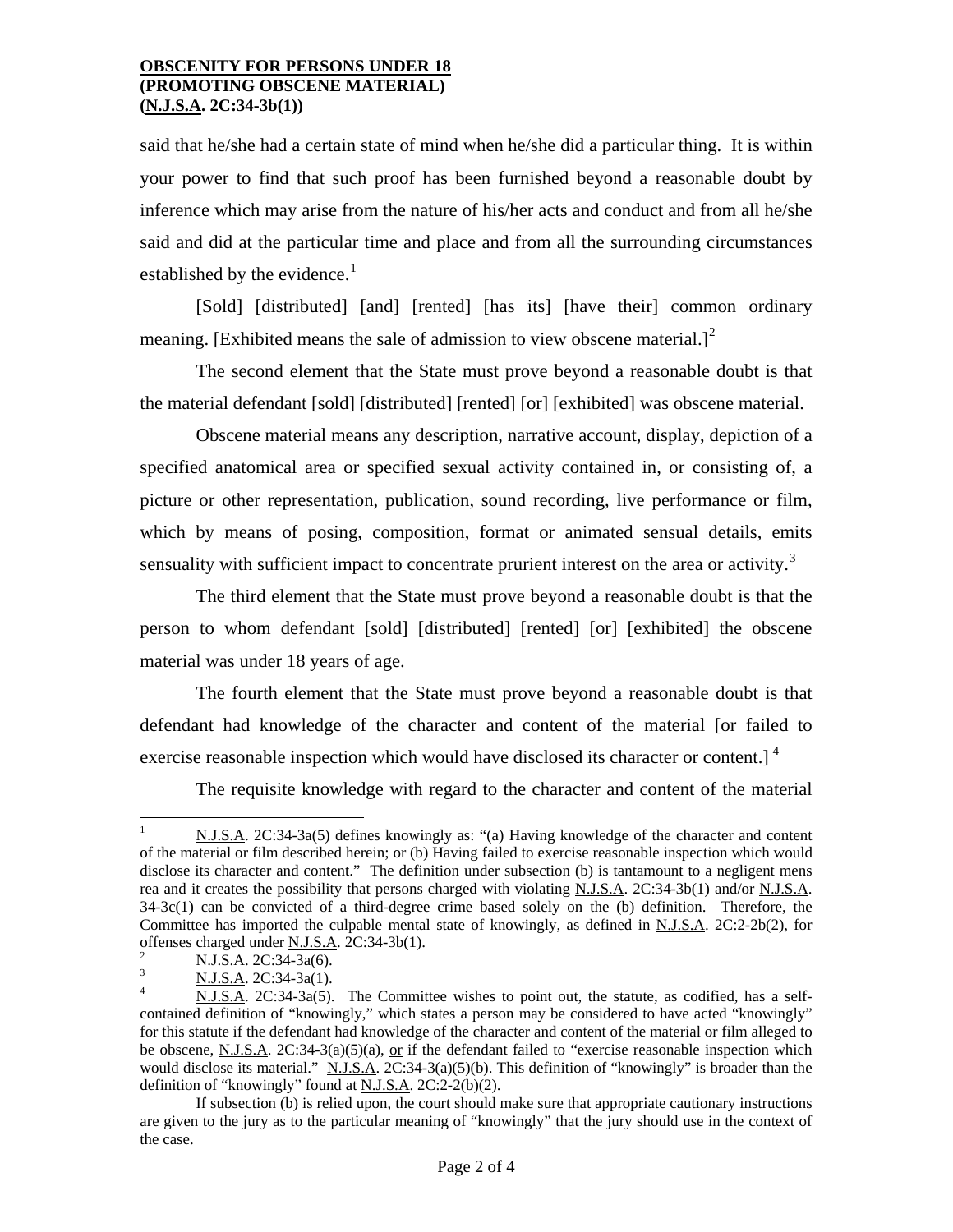### **OBSCENITY FOR PERSONS UNDER 18 (PROMOTING OBSCENE MATERIAL) (N.J.S.A. 2C:34-3b(1))**

and of the age of the person may be inferred when an actor [sells] [distributes] [rents] [or] [exhibits] obscene material to a person under 18 years of age.

An inference is a deduction of fact that may be drawn logically and reasonably from another fact or group of facts established by the evidence. Whether or not an inference should be drawn is for you to decide using your own common sense, knowledge and everyday experience. Ask yourselves, is it probable, logical and reasonable? However, you are never required or compelled to draw an inference. You alone decide whether the facts and circumstances shown by the evidence support an inference and you are always free to draw or not to draw an inference. If you draw an inference, you should weigh it in connection with all the other evidence in the case, keeping in mind that the burden of proof is upon the State to prove all the elements of the crime beyond a reasonable doubt.

If after a consideration of all the evidence, you are convinced beyond a reasonable doubt that the State has proved all of the elements of the crime then your verdict must be guilty.

 If, however, after a consideration of all the evidence, you find that the State has failed to prove each and every element of the crime beyond a reasonable doubt, your verdict must be not guilty.

## **[CHARGE WHERE APPROPRIATE]**

It is an affirmative defense to a prosecution of this offense, which the defendant must prove by a preponderance of the evidence, that:

- (a) The person under age 18 falsely represented in or by writing that he/she was age 18 or over; and  $5<sup>5</sup>$
- (b) The person's appearance was such that an individual of ordinary prudence would believe him/her to be age 18 or over; and
- (c) The sale, distribution, rental or exhibition to the person was made in good faith relying upon such written representation and appearance and in the reasonable belief that he/she was actually age 18 or over.

 $\overline{a}$ 

See State v. Blecker, 155 N.J. Super. 93, 102 (App. Div. 1978) (holding that a similar statutory defense within the predecessor statute, N.J.S.A. 2A:115-1.8, required that "a defendant must establish `not some but all of the factual elements enumerated in the enactment relating thereto." Cf. Sportsman 300 v. Nutley Bd. Of Comm'rs, 42 N.J. Super. 488, 493 (App. Div. 1956).)